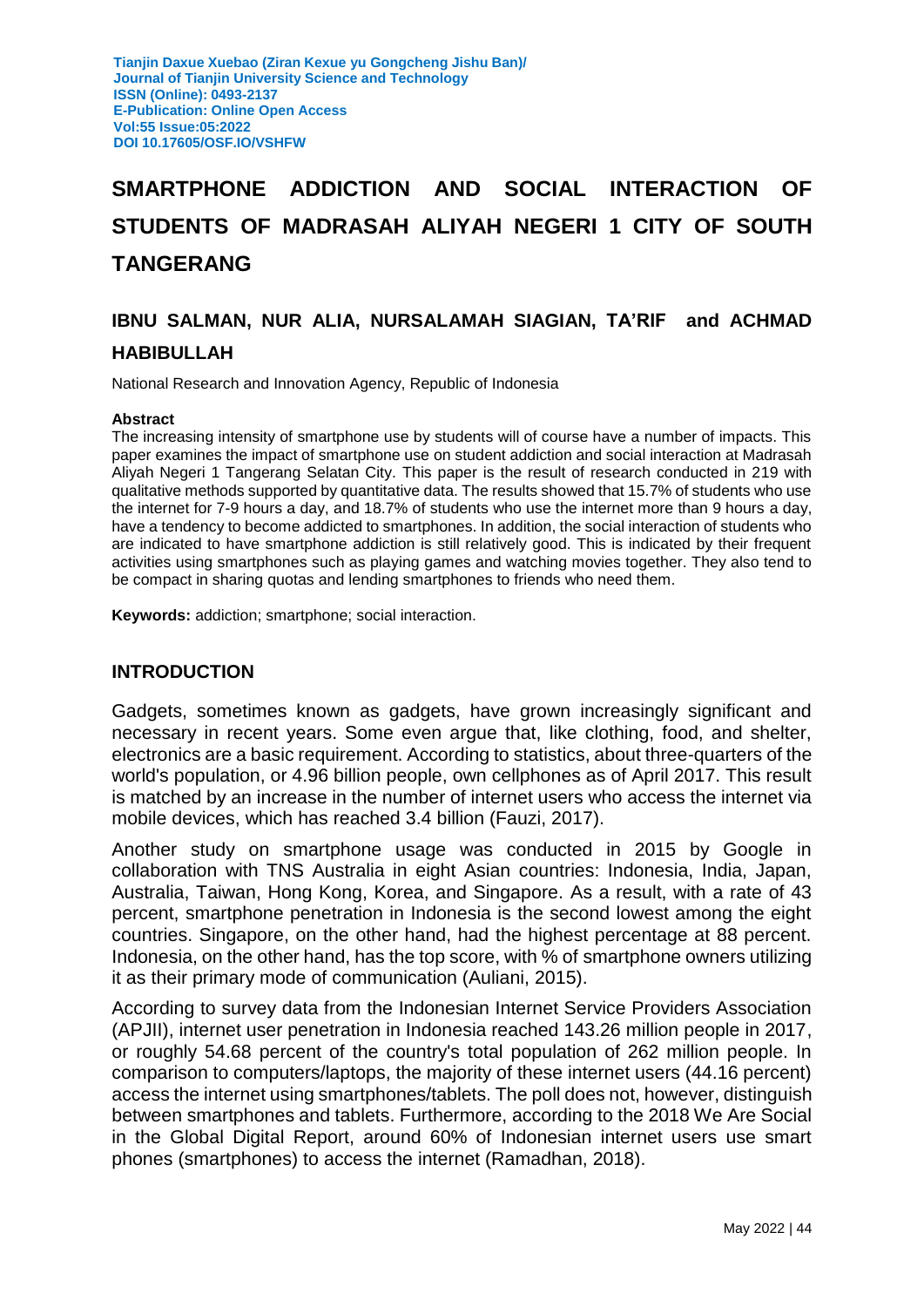These figures illustrate that people's desire for gadgets, which is directly related to their want for internet access, is growing at a rapid rate year after year. According to Emarketer, a digital marketing research institute, the number of active smartphone users in Indonesia will exceed 100 million in 2018, making Indonesia the world's fourth largest active smartphone user behind China, India, and the United States (Katadata, 2015).

The rapid advancement of technology and the internet will undoubtedly bring about many changes in people's lives. In the field of education, for example, gadgets provide for simple access to a variety of information sources, the conversion of learning media into digital format, and other functions that help to improve learning quality.

Several study results show that the increasing use of smartphones will reduce sleep quality (Susanto, 2018), have a risk of attention disorders and hyperactivity in preschool age children (Setianingsih, et al., 2018), interfere with the development process of children aged 24-60 months (Setianingsih et al., 2018). Fajariyah, et al., 2018), is associated with a low level of empathy (Prasetyo, 2017). Another study related to empathy found things differently. Purnomo (2014) actually found that gadget addiction was not related to student empathy.

The impact of device addiction was extensively explored by the media. According to Kompas on July 23, 2018, the Indonesian Child Protection Agency has received at least 17 cases of youngsters hooked to electronics since 2013, while the National Commission for Child Protection has handled 42 cases since 2016. A lot of hospitals are also dealing with cases of device addiction. Since January 2018, the Koesnadi General Hospital in Bondowoso, East Java, has treated 11 middle and high school pupils. 18 students are being treated at the Cipto Mangunkusumo National Center General Hospital's Addiction Psychiatry Polyclinic for internet gaming addiction. In Magelang, Central Java, 28 children are being treated at the Marsudi Putra Social Institution (PSMP) Antasena. The symptoms are nearly identical, including harming yourself by slamming your skull against a wall and threatening your parents' lives when you are not allowed to use devices. They also use medications like methamphetamine and methamphetamine to stay up and conscious.

In addition to the negative effects outlined above, gadgets can sometimes have a good impact, particularly on students. According to Alhady, et al. (2018), students that spend 7-11 hours per week or 1-1.5 hours per day on the internet have broader perspectives, have foreign language abilities, and are able to enhance their creativity. While using less than 7 hours per week and using more than 11 hours per week had no influence on cognitive progress, using more than 11 hours per week did.

Wardhani (2018) did a study on device addiction behavior and discovered that the symptoms of gadget addiction in students are similar, such as holding and playing gadgets more than 5 times per day, feeling confused, restless, and lonely while not holding a gadget. Another factor is parents' efforts to limit their children's usage of electronics while not preventing kids from using gadgets at home or at school.

Apart from the beneficial and negative consequences of gadgets, regulations limiting their use, particularly in the educational context, are required. A Joint Decree of the Ministers, namely the Minister of PPPA, the Minister of Communication and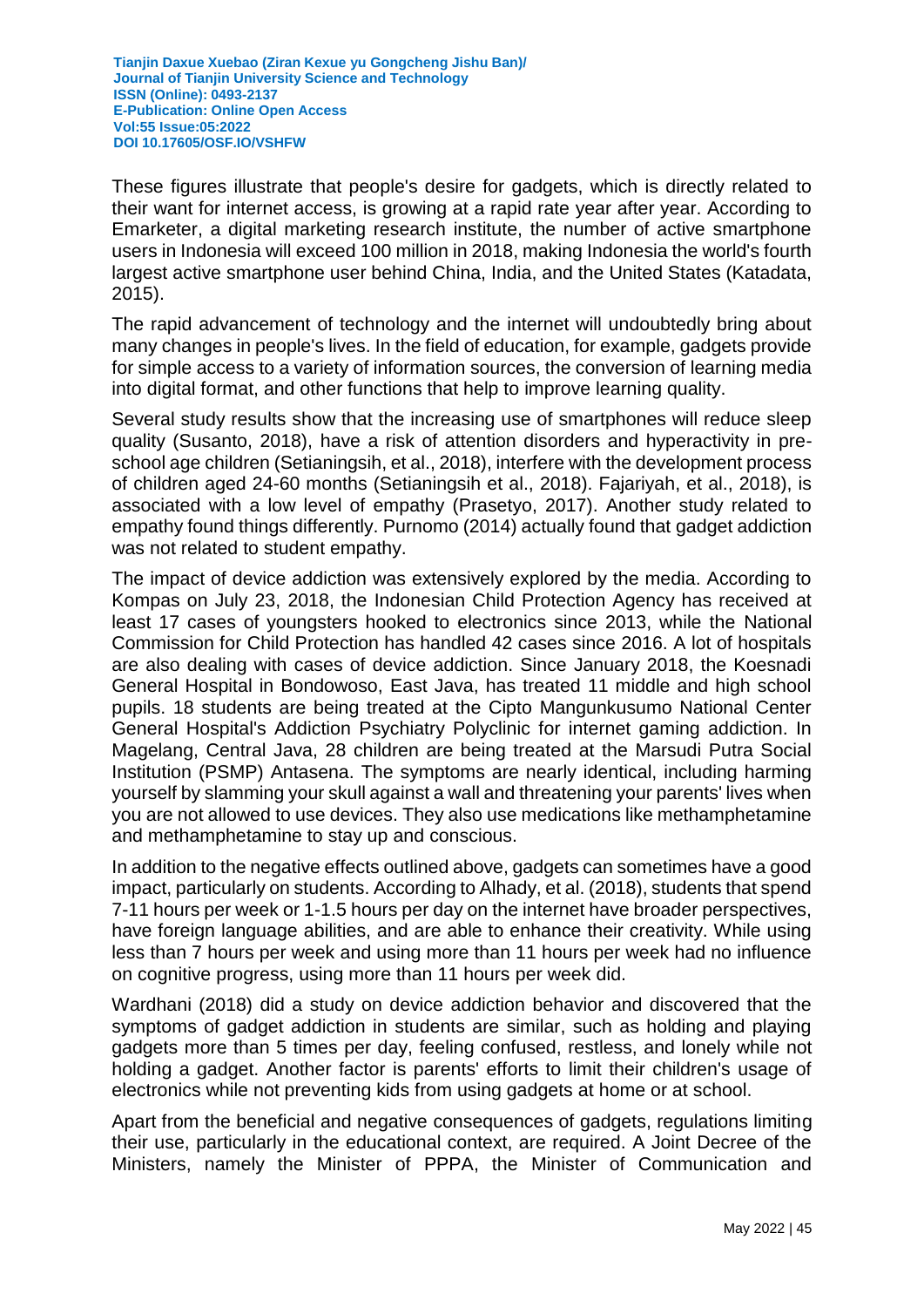Information, and the Minister of Education and Culture, will be issued regarding restrictions on the use of gadgets for children, both at home and in all educational units, according to the Minister of Women's Empowerment and Child Protection (Media Indonesia, 03 March 2018). Harfiyanto, et al. (2015) studied the social interaction patterns of students who use devices in a calm setting. The findings revealed that while devices can aid students in their learning, they can also limit social connection. Students, for example, prefer to communicate with other students from different classrooms using gadgets.

Aziz (2016) analyzes how mobile phones affect the behavior of junior high school students (13-15 years). It was discovered that there were negative consequences, such as a lack of want to socialize with friends and the surrounding surroundings, a lack of desire to study, and even a lack of desire to worship. There is a substantial association between the level of smartphone reliance and social interaction in teenagers at SMA Negeri 1 Kalasan Sleman Yogyakarta, according to Muflih, et al. (2017).

Madrasas use technology to aid learning as well. When it comes to the teaching and learning process, a handful of madrasas even allow pupils to utilize electronics. According to research conducted by the Jakarta Religious Research and Development Center in 2018 in MAN 1 Sukabumi Regency and MAN 1 Cirebon on the usage of information and communication technology. Students can also bring their devices into the classroom at MAN 1 South Tangerang City.

The frequency with which people use electronics, in this example cellphones, which can be claimed almost all of the time because they are allowed in classrooms, will undoubtedly have a variety of consequences. Especially if there are pupils who are susceptible to smartphone addiction. As a result, study into the use of smartphones and the addictive tendencies of students at MAN 1 Tangerang Selatan City is required (MAN 1 Tangsel). The foregoing scenario presents various concerns that will be addressed in this study, including: How intense is smartphone use among students at MAN 1 Tangsel City? What majority of students are affected by smartphone addiction? What role does smartphone addiction have in students' social interactions? What efforts are madrasas making to counter smartphone addiction?

## **THEORETICAL FRAMEWORK**

#### Devices and their use

Gadgets or gadgets are terms from the Big Indonesian Dictionary (KBBI) that refer to electronic or mechanical equipment with practical applications. Smartphones, tablets, laptops, and PCs are examples of gadgets that are extensively used for information and communication that can be connected to the internet. The scope of this study is limited to smartphone usage.

According to the 2018 Global Digital Report by We Are Social, the number of internet users in Indonesia reached 132 million in 2018, with 60% of them using smart phones to access the internet (smartphones). Indonesia is rated fourth in the world for the amount of time spent on the internet, with an average of 8 hours 51 minutes each day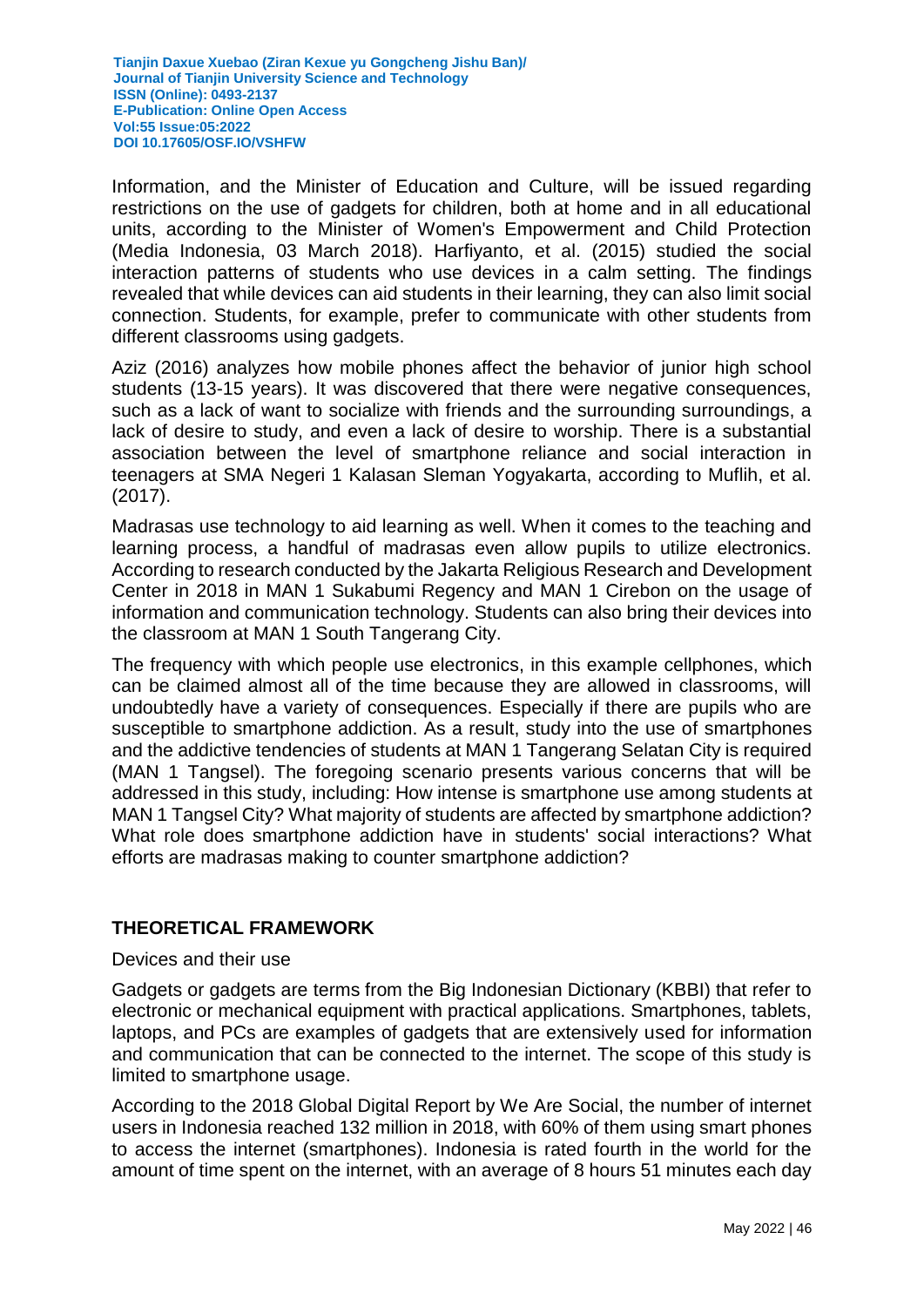spent on various devices (Ramadhan, 2018). With an average of 8 hours 35 minutes of online time each day, Indonesia ranks third after the Philippines and Thailand, according to the Global Web Index.

In 2015, Google and TNS Australia conducted a study on smartphone usage in eight Asian countries, including Indonesia, India, Japan, Australia, Taiwan, Hong Kong, Korea, and Singapore. As a result, Indonesia has the second lowest smartphone penetration rate (43%) among the eight countries studied. Singapore, on the other hand, had the highest percentage at 88%. Indonesia, on the other hand, has the highest score, with 49% of smartphone users using it as their primary mode of communication. Indonesia is likewise part of the social driven category, with people first utilizing cellphones for social media activities, then conversing, and finally gugling for information on Google.

According to a 2017 survey conducted by the Indonesian Internet Service Providers Association (APJII) on the penetration and behavior of Indonesian internet users, internet user penetration in Indonesia reached 143.26 million people, or 54.68 percent of the country's total population of 262 million people. The Java region has the highest percentage of internet users, at 58.08 percent, however the Kalimantan region has the highest penetration, at 72.19 percent. The age range of 13-18 years has the greatest percentage of internet users in Indonesia, at 75.50 percent.

As compared to computers/laptops, the majority of internet users (44.16 percent) utilize smartphones/tablets to access the internet. There is no distinction made between smartphones and tablets in the poll. The percentage of people who own a smartphone or tablet device is 50.08 percent, whereas the percentage of people who own a laptop or computer is 25.72 percent. The percentage of people who use the internet for 1-3 hours every day is 43.89 percent, while the percentage who use it for more than 7 hours is 26.48 percent. Furthermore, when the length of time spent on the internet per week is calculated, the majority of internet users (65.98 percent) admit to using the internet every day of the week.

## **Addiction to Smartphones**

Addiction is a pattern of behavior in which one becomes reliant on something that one enjoys (Cooper, 2000). If someone has the opportunity to do something they enjoy, they will usually take advantage of it. Individuals might be classified as addicted if they engage in a repetitive activity more than five times each day.

Addiction is a compulsive activity (Febriandari & Nauli, 2016) with reliance and loss of control (Adi Prasetyo, Amir, & Psi, 2017). (Adi Prasetyo, Amir, & Psi, 2017). Addictive behavior is defined as behavior that cannot be controlled and has a negative influence on the person involved (Ksetyaningsih, 2015).

Inability to control the desire to use a smartphone, anxiety and feeling lost when not using a smartphone, withdrawing and running away, which means that the smartphone is used as a means to divert oneself when experiencing loneliness or depression, problems, and lost productivity are all symptoms of smartphone addiction, according to Leung (2007, in Purnama, 2014). According to another study, a person might be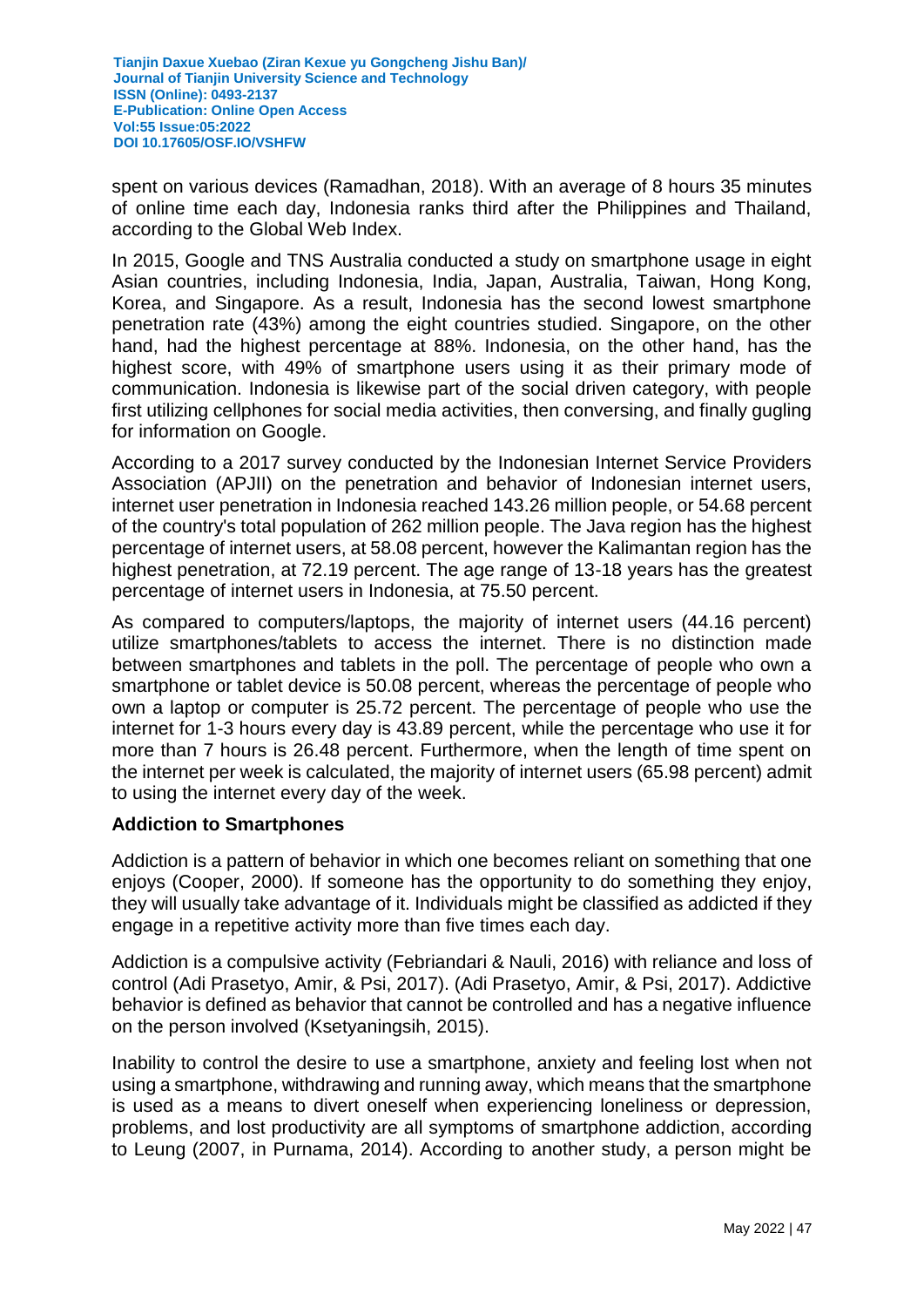considered addicted to the internet if they use it for more than thirty minutes per day, or if they use it more than three times per day (Laili & Nuryono, 2015).

Agusta (2016) found that: 1) internal factors are the most at risk of causing addiction, consisting of low self-control, sensation seeking, high and low self-esteem, 2) situational factors are the second risk factor, consisting of aspects about the individual's psychological situation, and 3) external factors are factors when at risk, consisting of low self-control, sensation seeking, high and low self-esteem, and 3) external factors are factors when at risk, consisting of low self-control, situational factors, and The fourth risk factor is social factors, which include features of student social engagement.

#### **Social interaction**

According to Sarwono (2009), social interaction is a reciprocal relationship in which people influence other individuals, individuals impact groups, and groups influence other groups. (Soekanto, 2002): the feature of social contact, which is the occurrence of social ties between persons with one another; and the element of communication, which is the reciprocal transmission of information, ideas, conceptions, knowledge, and actions to others.

Several factors, according to Monks et al (2002), can influence social interaction, including: Gender is the first thing that comes to mind. Men are more likely than women to interact with their peers; b. Extroverted personality. Introverts are more conformist than extroverts; c. Large group. As the number of the group grows, the group's influence grows as well; d. The quest for status. The desire for status is what motivates a person to interact with his coworkers; the individual will find strength in defending himself in the struggle for position or status, particularly in the workplace; e. Interaction with parents. Individuals are motivated to socialize with their peers by an unpleasant home environment and parental pressure; f. Education. Higher education is one of the characteristics that encourages people to interact since highly educated people have a broad range of knowledge that helps them interact.

The following elements, according to Gerungan (2006), influence the occurrence of social interaction: a. In the interaction process, imitation plays a significant part. One of the advantages of imitation is that it might inspire someone to follow the norms and principles that are in place. However, imitation can have bad consequences, such as imitating activities that diverge and cut off one's creative power; b. Suggestion, which occurs when an individual expresses a personal viewpoint or attitude that is then adopted by the other party. Suggestion can affect a person who is experiencing emotional instability, impairing his ability to think rationally. People who make suggestions are usually authoritative or even authoritarian; c. Identification is more profound since it allows for the formation of individual personalities. Individuals require particular types of ideals in the course of their life, therefore this process might occur spontaneously or on purpose. d. Sympathy is a psychological phenomenon in which people are drawn to other people. Individual feelings play a vital role in this process, but the desire to cooperate is the fundamental motivator for sympathy.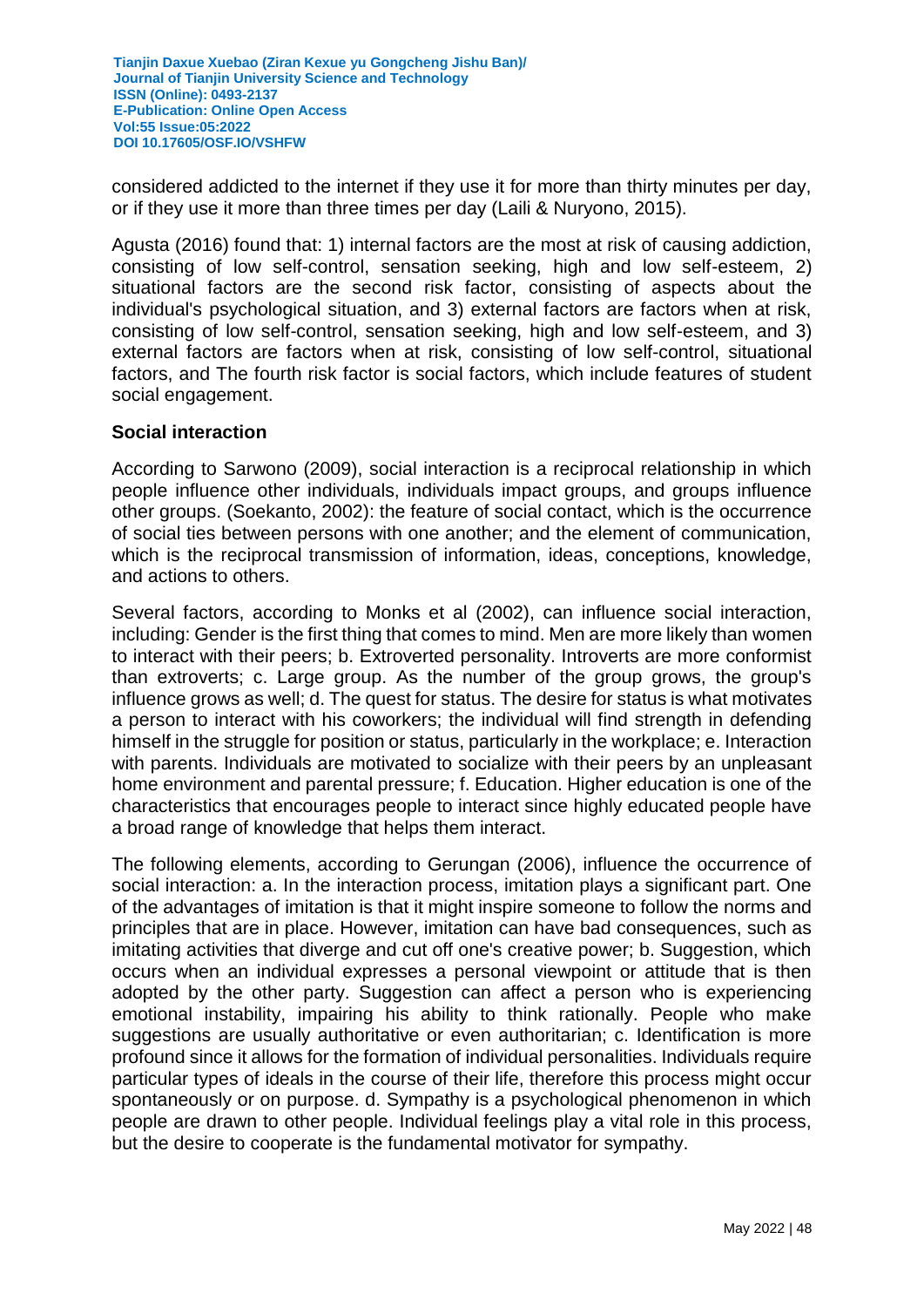## **METHODS OF RESEARCH**

This study use qualitative methodologies in order to obtain more detailed information from the research topic. The study takes place in South Tangerang City, which had the greatest internet usage in West Java and Banten Provinces in 2018 (72.03 percent). The students of Madrasah Aliyah Negeri 1 in Tangerang City were the study's focus. This madrasa is the only Madrasah Aliyah in South Tangerang City with state status, and it has a policy of permitting students to bring smartphones to class.

Data is collected through interviews with a variety of students, Guidance and Counseling (BK) teachers, madrasa heads and vice principals, and students' parents. In addition to interviews, documentation and observation studies were carried out to see how students used their smartphones on a regular basis. To acquire data on smartphone use, questionnaires were delivered to all 544 students at MAN 1 Tangsel. Four student council administrators, five students who used their smartphones for more than 9 hours each day, and three students who were randomly selected as informants participated in this study.

## **RESULT OF RESEARCH AND DISCUSSION**

Under the name MAN Serpong, MAN 1 Tangerang Selatan City was founded in 1997. Mr. H. Muhammad S.Ag, who is also a member of the West Java DPRD, formed MAN Serpong. On Jalan Raya Serpong in Kademangan Village, Setu District, Tangerang Selatan City, Banten, MAN Serpong is located. In the year 2000, MAN Serpong relocated to Jl. Raya Serpong, Kademangan Village, RT. 003/003 Setu District, South Tangerang City, Banten, and constructed a new structure. MAN Serpong was renamed MAN 1 Kota Tangerang Selatan in 2015. Drs. H. Ridwan Fahmi Lubis, the current head of MAN 1 South Tangerang City, has been in charge since 2015.

MAN 1 South Tangerang City has a long list of accomplishments, both academic and non-academic. MAN 1 has continued to work for the development of human resources that prioritize ratios while also pioneering the emergence of human resources who adhere to the Al-Quran and Hadith. MAN 1 Kota Tangerang Selatan is one of the Islamic educational institutions in the South Tangerang area that is able to produce an effective learning process in accordance with the Madrasa motto: MAN is great, MAN is dignified, thanks to its complete facilities and Islamic environment.

Madrasah vision: "Excellent in achievement, creative, healthy, and Islamic," with indicators including: 1) adaptive and proactive curriculum development; 2) an effective and efficient learning process; 3) smart and competitive graduates; 4) educational human resources with high ability and ability to work; 5) relevant and up-to-date facilities and infrastructure; and 6) the realization of relevant and up-to-date facilities and infrastructure.

Madrasah missions include: 1) bringing innovative approaches to world difficulties; 2) shifting mindsets from the old to the new paradigm; and 3) being able to overcome and deal with all conditions and situations. 4) Instill noble character in future generations. Meanwhile, the madrasah's goals are to: 1) increase the intelligence of MAN 1 South Tangerang City students through active and creative thinking patterns;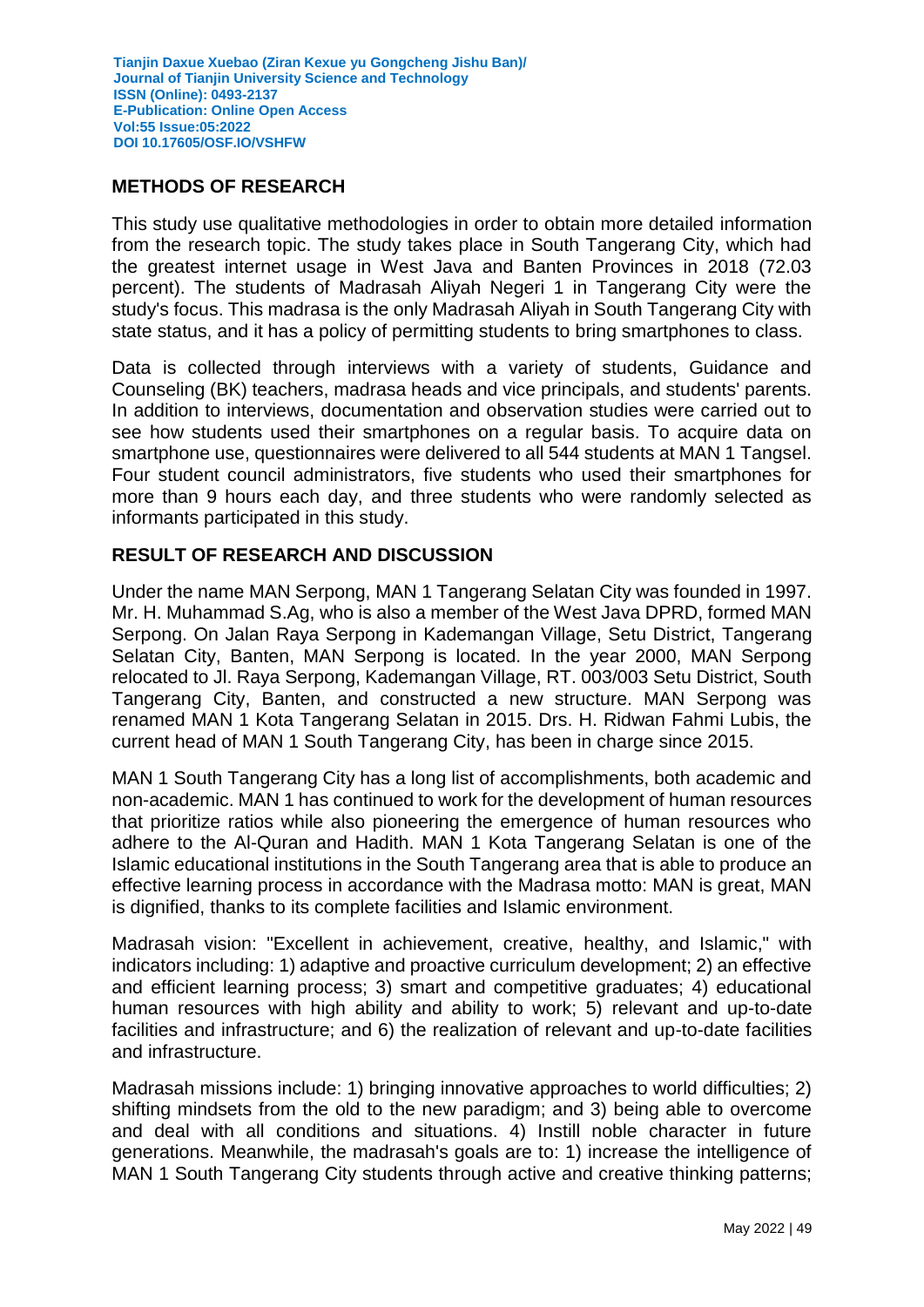2) print students who excel in science, technology, and IMTAQ; 3) stimulate creativity by developing students' talents through academics and non-academics; and 3) stimulate creativity by developing students' talents through academics and nonacademics. 4) instilling an Islamic personality and noble character through a pattern of discipline in worship and behavior in the life of society, nation, and the world through coaching and habituation; 5) instilling an Islamic personality and noble character through a pattern of discipline in worship and behavior in the life of society, nation, and the world through coaching and habituation.

## **Curriculum and learning activities**

To ensure the achievement of national education goals, the MAN 1 South Tangerang City Curriculum was developed based on national education standards. Since the 2015/2016 academic year, MAN 1 Tangerang Selatan City has used the 2013 curriculum in all classes, which is aligned with the institution's vision, mission, and goals.Each subject takes 45 minutes to learn. Learning begins with a group dhuha prayer before the learning hours begin, which are from 06.45 to 07.15 a.m. every day. Monday is the third week of the apple, save for the first week when the flag ceremony falls on Monday. Monday is the fourth week of coaching, and each homeroom in each class has been assigned a coach. The effective learning time carried out at school is nine hours starting from 07.15 to 16.00 WIB including rest, prayer and eating hours.

#### **MADRASAH POLICY REGARDING SMARTPHONE USE**

Cell phones are permitted to be brought to MAN 1 Tangsel, even during class. This is due to the fact that many subjects use the internet as a learning tool. For example, when students are required to conduct an internet search (browse) on a topic connected to the lesson or complete homework that require the use of the internet. Furthermore, this policy was adopted since we are now living in an era of information and communication technology, and there is no reason to restrict it. "If they are limited, they will lie, not be honest," said the Deputy Head of Madrasah, "so what is important is to be given understanding."

Wi-Fi access is available throughout the madrasas and is password-protected. Some pupils, on the other hand, may be able to open the password and subsequently pass it on to their classmates. The password was changed several times, but the pupils always figured it out, until the Wi-Fi was ultimately turned on. Cell phone raids have not been implemented by madrasas so far because they believe they are unnecessary. MAN 1 Tangsel kids are still in the positive category, in the sense that no students have been identified as engaging in poor behavior as a result of cellphone use. The Head and Deputy Head, as well as several MAN 1 Tangsel teachers, all agreed on this.

Although there are no systematic mobile phone raids, when students use cellphones during teaching and learning activities or other activities, every teacher will take action by confiscating cellphones. This is in accordance with the school's rules. During the 2018-2019 school year, roughly 34 students had their telephones confiscated.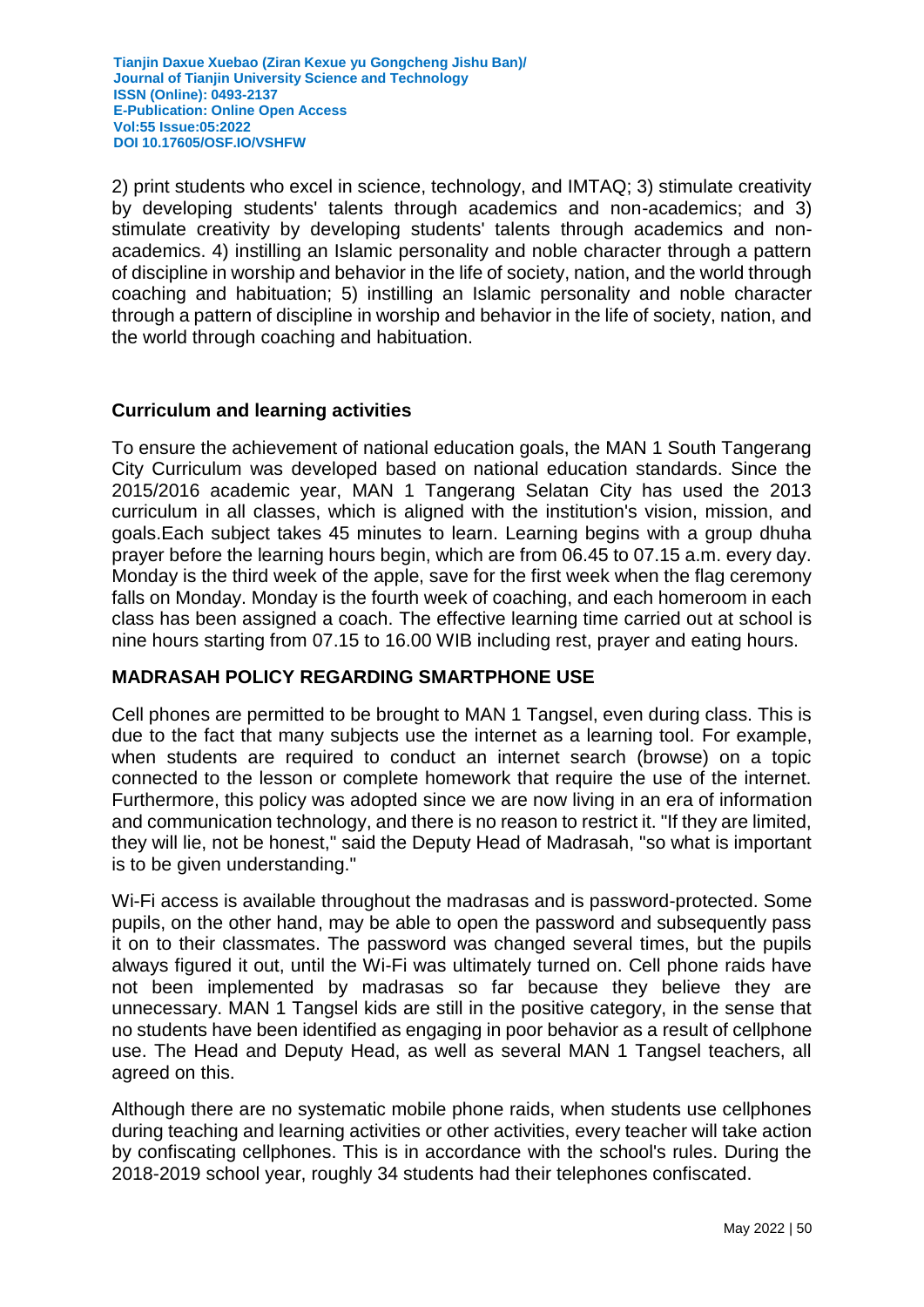There are also no teachers tasked with monitoring pupils' social media accounts or checking their telephones. When a group of students gets caught looking at pornography, for example, it is obvious to the teacher that something is wrong when they notice some kids in groups with suspicious expressions. For example, by sheepishly smiling while gazing about in various directions with apprehension. When a teacher notices it, he or she will admonish the pupil and investigate what they are seeing. The teacher discovered kids watching films with obscene content on several occasions. Kissing scenes, which can be found in many foreign films, are included in the pornography. The teacher will quickly give the children advice but will not reprimand them.

## **INTENSITY OF SMARTPHONE USE IN STUDENTS OF MAN 1 TANGSEL CITY**

A questionnaire was utilized to collect data on the use of devices at MAN 1 Tangsel, and it was disseminated online to all MAN 1 Tangsel students. From a total of 544 students who filled out the questionnaire, we got 86 percent, or 471 pupils. The following sections will go over how to use gadgets in the MAN 1 Tangsel environment in great detail.

It is first detected as being related to smartphone ownership before being asked how to use a smartphone. According to the results of the survey, the majority of students (89.6%) had at least one smartphone. Around 8.9% of the population owns two smartphones. Surprisingly, only roughly 1.5 percent of pupils do not have access to a smartphone. Even in places closest to the nation's capital, such as South Tangerang, not all teenagers have smartphones, despite the fact that it's a small number. It's unclear whether the student who doesn't have a smartphone is doing so because of financial constraints or for other reasons.





Student's are busy with smartphones at MAN 1 South Tangerang. Doc. Nur Alia, 2019

The respondents were also asked how long they had had a smartphone. 40.6 percent of students have had a smartphone for less than two years, 28.2 percent for three to four years, and 31.2 percent for more than four years. Following that, they were asked how often they were connected to the internet. 47.3 percent of students said they were connected to the internet at some time. The next question concerns the amount of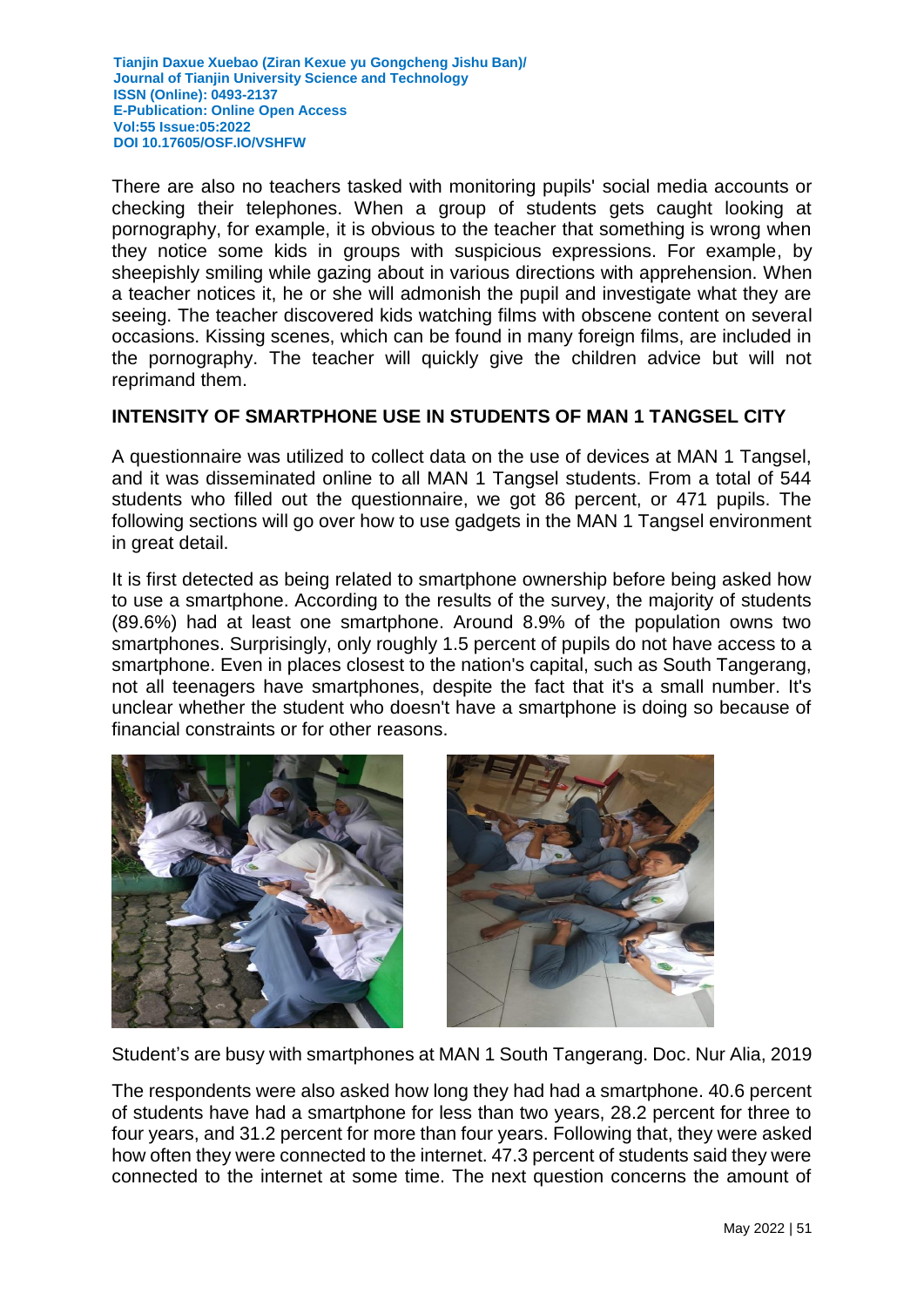time spent on the internet in a single day. As many as 34.4 percent of students use the internet for 4-6 hours each day, 15.7 percent for 7-9 hours, and 18.7 percent for more than 9 hours per day.

Furthermore, when asked about their interest in playing games, 24.2 percent of students said they play them frequently, both online and offline. Although the percentage is minor, it is consistent with other data on the services that students access the most frequently when using the internet. After social media and search engines, games are the third most popular source of information for students (32.1 percent). Because online contact for MAN 1 Tangsel students is done through whatsapp groups, WhatsApp is the most accessible social media for students (89.4%).

Still on the subject of games, PUBG and Mobile Legend are the current favorites of students (male), according to the results of interviews with a number of students. Students like PUBG because they can play with their pals in a team and always be together. A lot of students stated, "It's fun because we play together." Students, on the other hand, are more interested in offline games, which are typically simpler than internet games.

Two students from class XI stated that they and their classmates spent their leisure time playing on their iPhones. Students commonly play video games while watching movies together. When there are no free hours in a day, their gaming mates will take advantage of the time to get home from school.

Another intriguing aspect is the monthly price that students experience while purchasing internet capacity. A total of 47.1 percent of students spend between 50 and 100 thousand rupiah on average. While as many as 11% of students spend more than 100,000 rupiah. When asked what they would do if they ran out of internet quota, the majority of students (56.1 percent) said they would "purchase internet quota," 19.3 percent said they would "ask for internet sharing from their friends," and 19.3 percent said they would "simply shut up." This indicates that 19.3 percent of students believe that internet access is not a priority.

In keeping with the foregoing, a number of students interviewed stated that if a friend ran out of internet quota and couldn't acquire internet connection via school wi-fi, the friend with a lot of internet quota would use his cellphone's hotspot feature. This function allows many cellphones to connect to the internet. Things like this apply to practically all students, thus it's safe to say that when it comes to internet quotas, students prefer to share and be compact.

Not only that, but when school Wi-Fi is password-protected, students become more cohesive. Pupils who already have a password will share it with their peers until the school's Wi-Fi is available to all students. In fact, when a teacher confiscates a student's smartphone, students who have more than one cellphone will lend it to the student.

Respondents were also questioned about their use of smartphones while they were not connected to the internet. According to several studies, the rapid adoption of smartphones is directly related to the growing demand for internet access. As a result,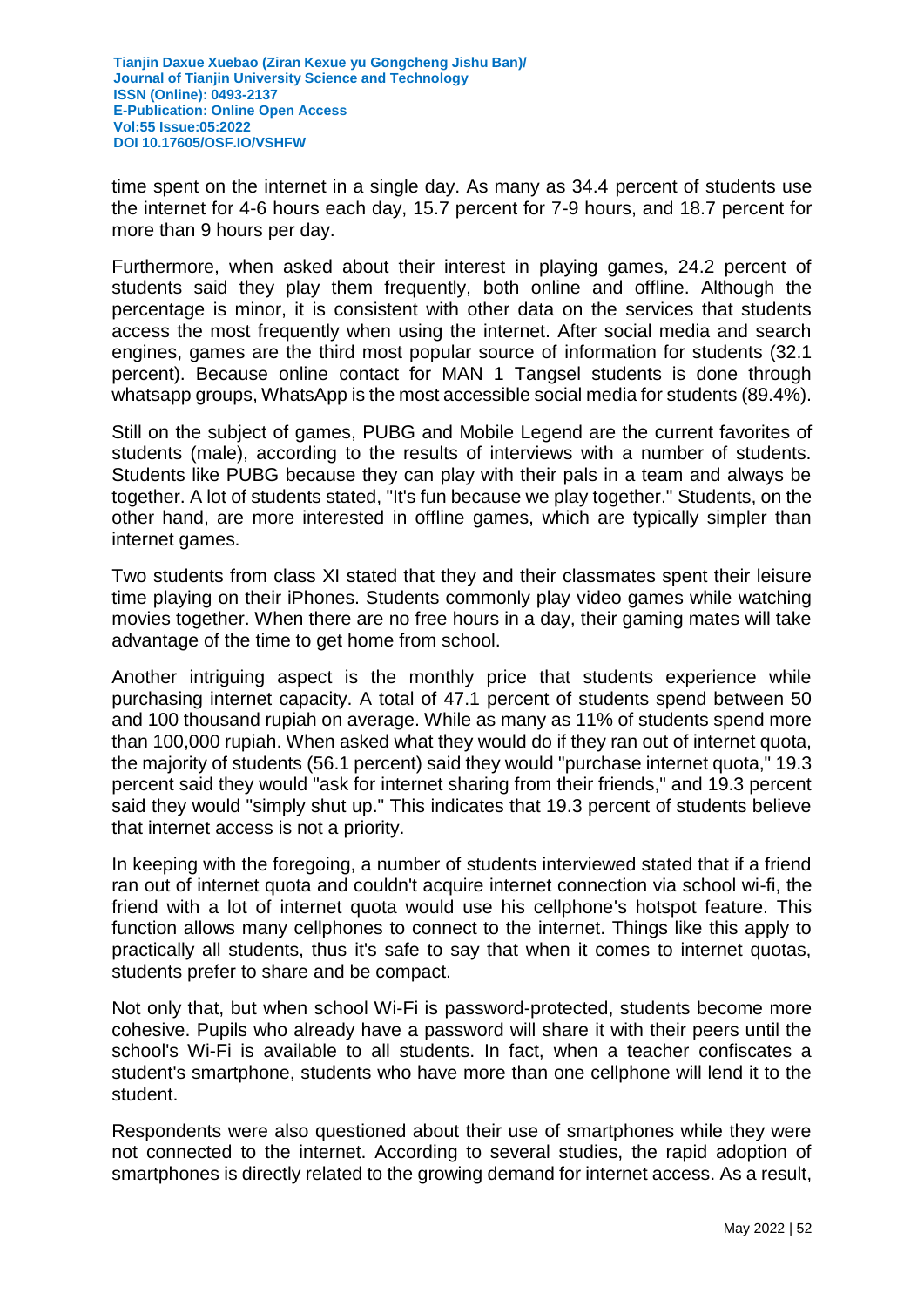it can be claimed that when someone uses a smartphone, the internet plays a significant role. Smartphone functions are severely reduced when not connected to the internet.

For what purpose do you use your smartphone when you are not connected to the internet?



As many as 33.8% of students use their cellphones to watch movies or music when they are not connected to the internet. They intentionally download the film or music when they are connected to the internet, so they can be viewed again even when there is no internet. As many as 18% of students choose to view photos and videos stored on smartphones.Someother students (14.2%) chose to play games, and some chose not to use it (14.4%).

# **SMARTPHONE ADDITIONAL TRENDS IN MAN 1 STUDENTS IN SOUTH TANGERANG CITY**

To see the tendency of smartphone addiction, respondents were given a scale related to smartphone addiction. This scale was developed by Soetjipto which refers to 6 criteria according to Beard and Wolf (2001) which can be classified as internet addiction. The results are as follows:



blue colour is agree and brown colour is disagree.

- I find it difficult to reduce my online time
- there is a need or not I will be online
- $\bullet$  I find it fun to be online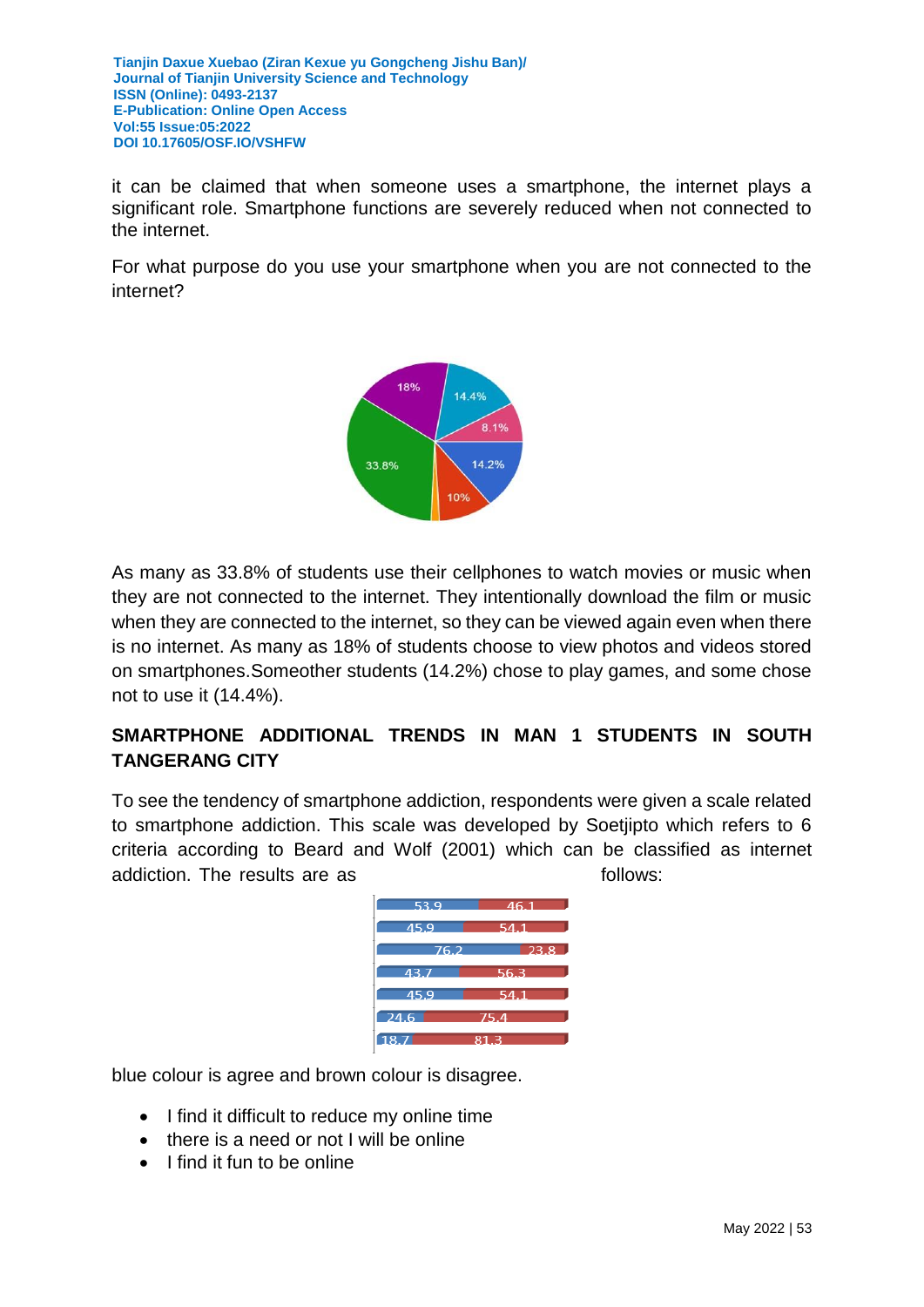- because of my online preoccupation I'm lazy to do other activities
- I always find time to use my smartphone
- while studying in class, I am using a smartphone for social media and others
- I will try in various ways to stay online

Based on these data, it is known that the number of items approved by the majority of respondents (more than 50%) is only 2 items. Meanwhile, the criteria for internet addiction when using this scale are that there are at least six criteria that must be met. Thus, when referring to these criteria, it can be interpreted that the majority of students at MAN 1 Tangsel City are not indicated to have internet addiction.

In addition to this scale, a number of questions were asked to determine the extent to which students rely on smartphones and the internet. When asked if they checked their cellphones when they woke up, 29.9% of students said yes. In order to avoid losing their cellphone, 45.7 percent of students choose to leave their wallet behind. One of the students said that even if he forgot his wallet, he could still use his cellphone to meet his basic necessities such as food, transportation, and communication. Not so if he lost his phone; he'd have a hard time communicating with anyone, let alone buying transportation online.

The question "how do you feel if you don't use a smartphone for one day?" was used to test students' inclination to be unable to be separated from their smartphones. 23.8 percent of pupils said they felt "uncomfortable," while the majority (74.7 percent) said they were "normal." This suggests that the proportion of pupils who are not smartphone dependent is still quite high.

## **SOCIAL INTERACTION OF STUDENTS OF MAN 1 TANGSEL CITY**

The research findings in this part are focused on how social interactions occur among MAN 1 Tangsel students both within and outside the classroom. When there is no teacher present, children frequently use their iPhones to play games and watch movies, according to conversations with a number of students. Cellphone activities, such as playing games and watching movies, are frequently done in groups because it feels better to be with others than to be alone.

A number of students indicated that their fondness for playing games or viewing movies with others stemmed from their shared enjoyment of the same game, vlog, or film. Take, for example, journalrisa, a vlog that practically every female student in a class subscribes to. Meanwhile, PUBG is the game that practically all male students are now playing.

The utilization of breaks for meals demonstrates student cohesion. When break time arrives, all kids will finish their meals. When kids get home from school, they can then play games. If there were students playing cellphones while they were chatting, their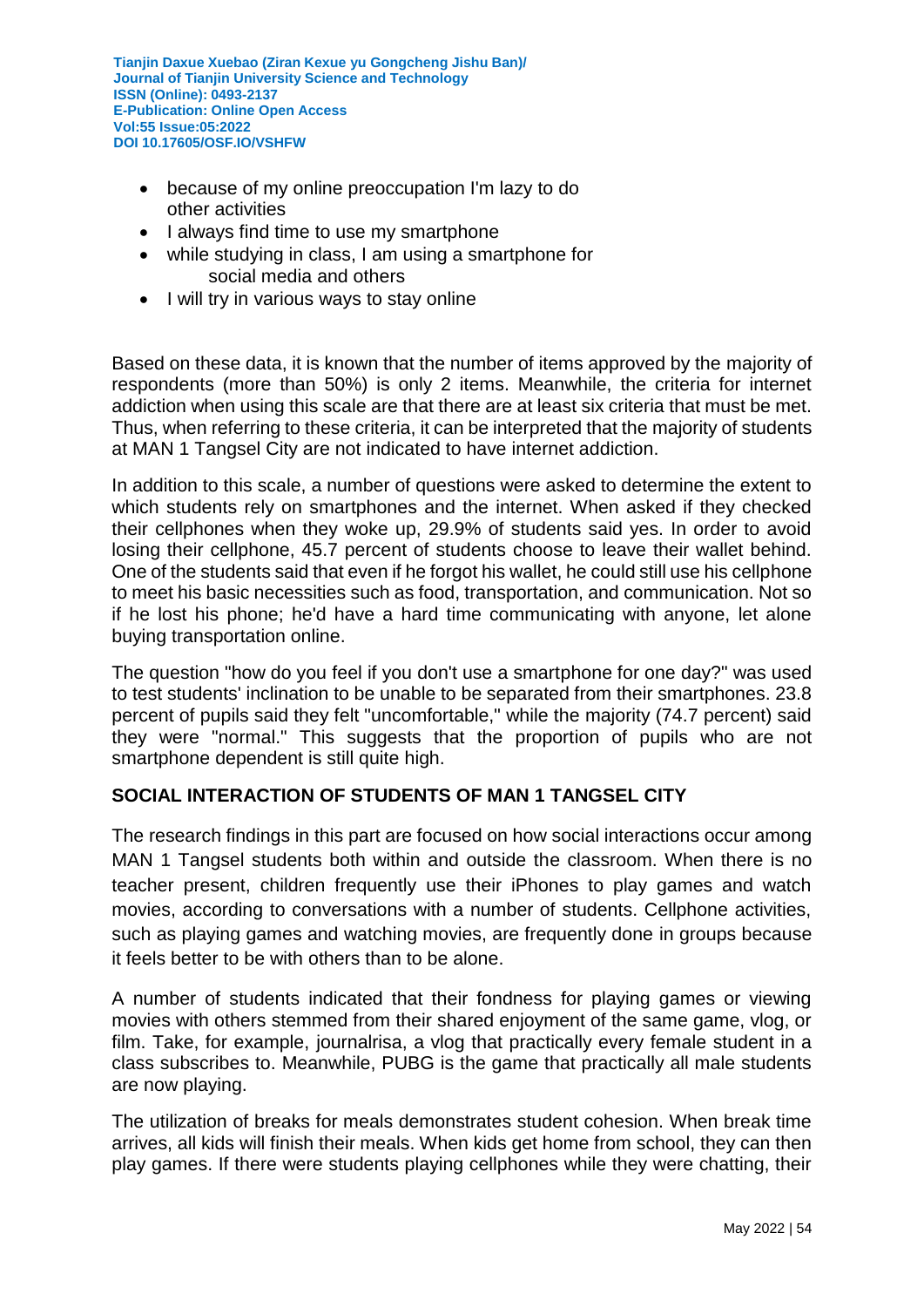other buddies would object. The pupils then stated that they appeared to be very familiar when playing games (PUBG), because they were interspersed with discussion while they were playing.

Even though their classmates enjoy playing video games, a number of kids admitted that they still get out with their other pals. Many of them are actually members of the juvenile community, such as motorcycle gangs. However, a kid who was labeled as a friend refused to hang out since he preferred to play video games. The student stated throughout the interview that he was a quiet person who didn't get along well with his peers. He even plays games with his sibling who lives outside of town. He also stated that because he hadn't been a student at this school for a long time, he didn't have many friends.

Students gathered at various spots and performed games, according to observations made by researchers during recess. While the students were speaking, some grouped around playing smartphones, while others gathered around chatting without cellphones in their hands.

## **STUDENT IMPACT OF SMARTPHONE USE**

In general, the impact of smartphone use can be identified as follows, based on the findings of interviews with a number of teachers and students:

*First*, the positive impact of the ease with which learning resources can be accessed. Many students enroll in Ruangguru's online instruction, especially when a discount is offered. Some students, on the other hand, stated that they prefer to study with the teacher rather than using the app since they would be able to ask questions directly to the teacher if there is something they don't understand. Although there is a feature to ask inquiries, unlike Ruangguru, it cannot be addressed directly. *Second*, pupils who play games frequently have a stronger command of the English language. This is due to the fact that most game features and communication are in English. *Third*, students' proclivity for playing games, which some students admit has an impact on student learning results, demonstrates the negative impact. Because they are too lazy to study and prefer to play video games, their values plummet. Fourth, in terms of cheating, students have a tendency to easily distribute information about exam questions to their acquaintances via smartphone media. They also occasionally cheat by utilizing their cellphones during exams.

According to the IDN Times (2019) poll, the majority of millennials (45 percent) are heavy internet users, spending 4-6 hours per day on the internet. According to the research findings, 34.4 percent of MAN 1 Tangsel students use the internet for 4-6 hours each day, indicating that they are significant internet users. IDN Times also classifies internet users who use the internet for more than 7 hours every day as addicted. If you refer to that category, you'll see that 34.4 percent of MAN 1 Tangsel students suffer from smartphone addiction. The internet addiction scale, which has been discussed above, also indicates the trajectory of smartphone addiction.

At school, student engagement is still fairly good. This can be seen from the cohesiveness of students sharing quotas, lending cellphones to friends whose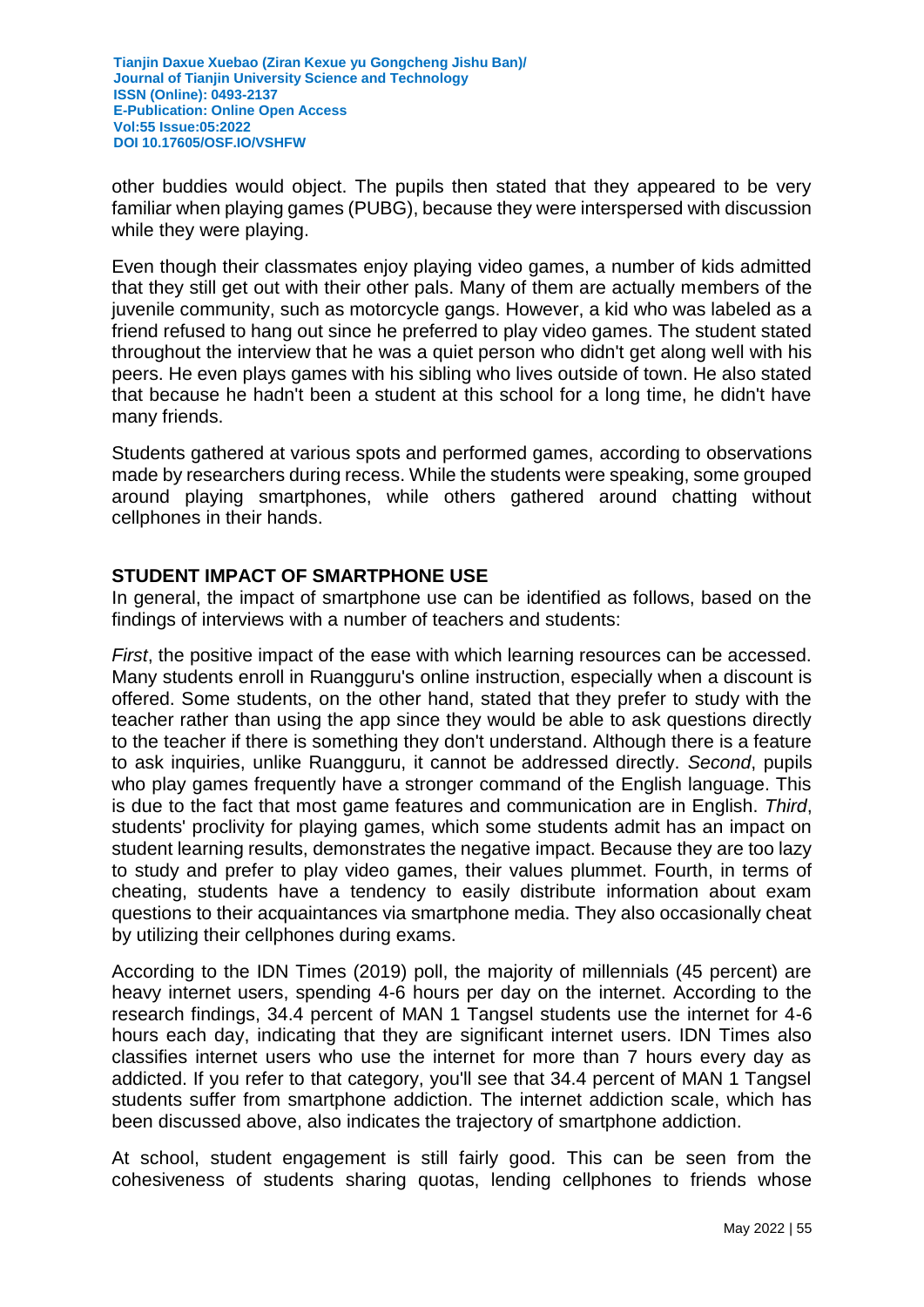cellphones are being confiscated, playing games together, liking and even being followers of the same youtuber and celebrity. All of these are signs of conformity, which is a social adjustment made in response to the expectations of that group (Baron & Byrne, 2010).

This phenomena can also be explained by imitation (Gerungan, 2006), which is a social interaction process that encourages people to follow the rules and values that are in place. In terms of madrasa control over cellphone use, despite the fact that students who use cellphones while KBM is in conformity with school rules have been punished, this has not proven effective. The comparatively high number of cell phone confiscations in a single school year demonstrates this. This suggests that the intended deterrent effect of punishment has had little impact on students. This is because, in certain situations, students who have had their smartphones confiscated might continue to use them by borrowing them from friends. Even parents who give additional telephones to their children whose phones have been confiscated contribute to the ineffectiveness of punishment.

#### **CONCLUSION**

Based on the previously reported research findings, it can be inferred that: *First*, the intensity of smartphone use by students at MAN 1 Tangsel City, as measured by internet activity, reveals that 47.3 percent of students are always connected to the internet.*Second*, 15.7 percent of students who use the internet for 7-9 hours per day and 18.7 percent of students who use the internet for more than 9 hours per day have a tendency to become addicted to their smartphones. *Third*, students with smartphone addiction have reasonably strong social connection, as evidenced by the fact that they frequently engage in activities such as playing games and watching movies together. They are also known for sharing quotas and giving handsets to pals in need. *Fourth*, madrasas follow the notion of unrestricted cellphone use. This means that cellphones are permitted at madrasas but only in specified circumstances, such as during teaching and learning activities (KBM) and other continuous school activities. If pupils break this regulation, their cellphones will be confiscated.

#### **References**

- 1. Budget, Fadjri Kirana. 2015. Internet Gaming Disorder: Modern Cultural Psychopathology. BULLETIN OF PSYCHOLOGY FACULTY OF PSYCHOLOGY UNIVERSITY OF GADJAH MADA VOLUME 23, NO. 1, JUNE 2015: 1 – 12.
- 2. Association of Indonesian Internet Service Providers. 2017. Infographics: Penetration and Behavior of Indonesian Internet Users.
- 3. Baron and Byrne, D. 2010. Social Psychology. (translated: Mursalin & Dinastuti) Jakarta: Erlangga.
- 4. Fauzi, Moch Prima. 2017. "Almost 5 Billion People in the World Use *Gadgets* ". *Okezone* , June 2017. [https://techno.okezone.com/read/2017/06/19/207/1720068/almost-5-miliar-orang-didunia](https://techno.okezone.com/read/2017/06/19/207/1720068/hampir-5-miliar-orang-di-dunia-gunakan-gadget)[gunakan-gadget .](https://techno.okezone.com/read/2017/06/19/207/1720068/hampir-5-miliar-orang-di-dunia-gunakan-gadget) Retrieved 08 February 2018.
- 5. Harfiyanto, Doni, et al. 2015. SOCIAL INTERACTION PATTERNS OF STUDENTS USING GADGETS IN SMA N 1 SEMARANG. Journal of Educational Social Studies 4.
- 6. IDN Times. 2019. Generation of Exploration. Jakarta: KPG.
- 7. grunt. 2004. Social Psychology. Bandung: Refika Aditama.